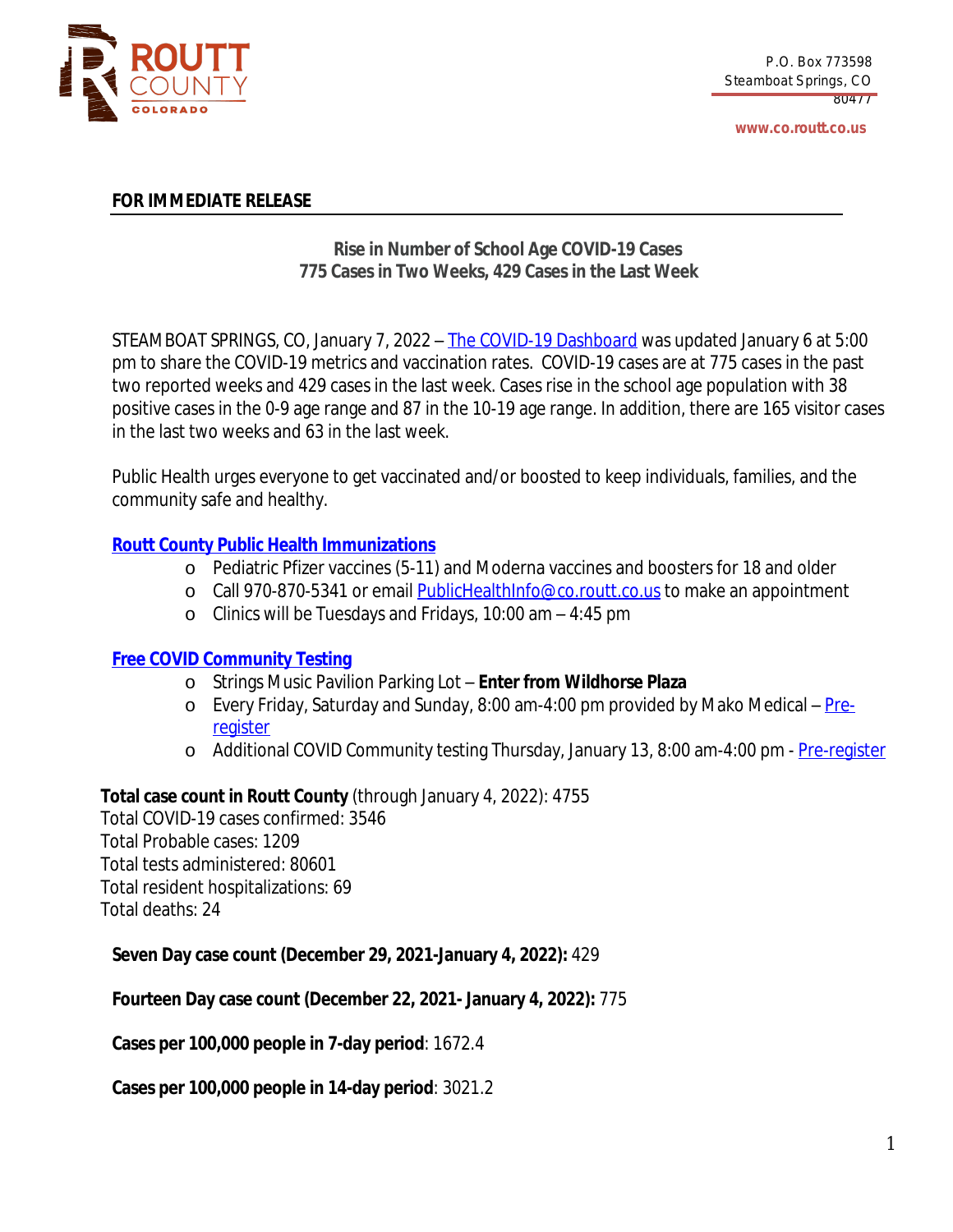

#### **www.co.routt.co.us**

**Percent Test Positivity per Dial 3.0 (fourteen day)**: 21%

**Total visitor cases in a one-week period:** 63

**Total visitor cases in two-week period:** 165

**Total tests administered in a one-week period:** 2136

**Total tests administered in a two-week period**: 3739

**Routt County Resident COVID-19 Hospitalizations (one week):** 1-4

**Routt County Resident COVID-19 Hospitalizations (two weeks):** 1-4

**Current COVID-19 Hospitalizations at UCHealth Yampa Valley Medical Center (one week):** 1-4

**Current COVID-19 Hospitalizations at UCHealth Yampa Valley Medical Center (two weeks):** 1-4

Hospitalizations are presented as a range to protect the identity of cases. Zero hospitalizations will be shown as such.

**Vaccine Distribution in Routt County:** Vaccination data comes from the Colorado Immunization Information System, CIIS. This data is specific to Routt County residents independent of where they received their vaccine and does not include vaccine doses delivered by Routt County providers to non-Routt County residents.

**Routt Residents (all ages) received at least one Dose:** 22464, 88% **Routt Residents (all ages) completed vaccine series:** 19138, 75% **Routt Residents 12+ received at least one dose:** 21584, 96% **Routt Residents 12+ completed vaccine series:** 18570, 83% **Routt Residents Ages 5-11 received at least one dose:** 878, 44% **Routt Residents Ages 5-11 completed vaccine series:** 568, 28% 89% of Routt County's 70+ population have completed the vaccine series.

## **Vaccination Rates by Geography**

Disclaimer: Geographic information is based upon the demographic data in CIIS. Some records have missing or incomplete addresses unable to be attributed to a specific geographic area in Routt County.

| <b>Estimated Vaccination Rates by Region</b> |                   |                            |  |
|----------------------------------------------|-------------------|----------------------------|--|
| City                                         | % received 1 dose | % completed Vaccine Series |  |
| North Routt                                  | 77%               | 70%                        |  |